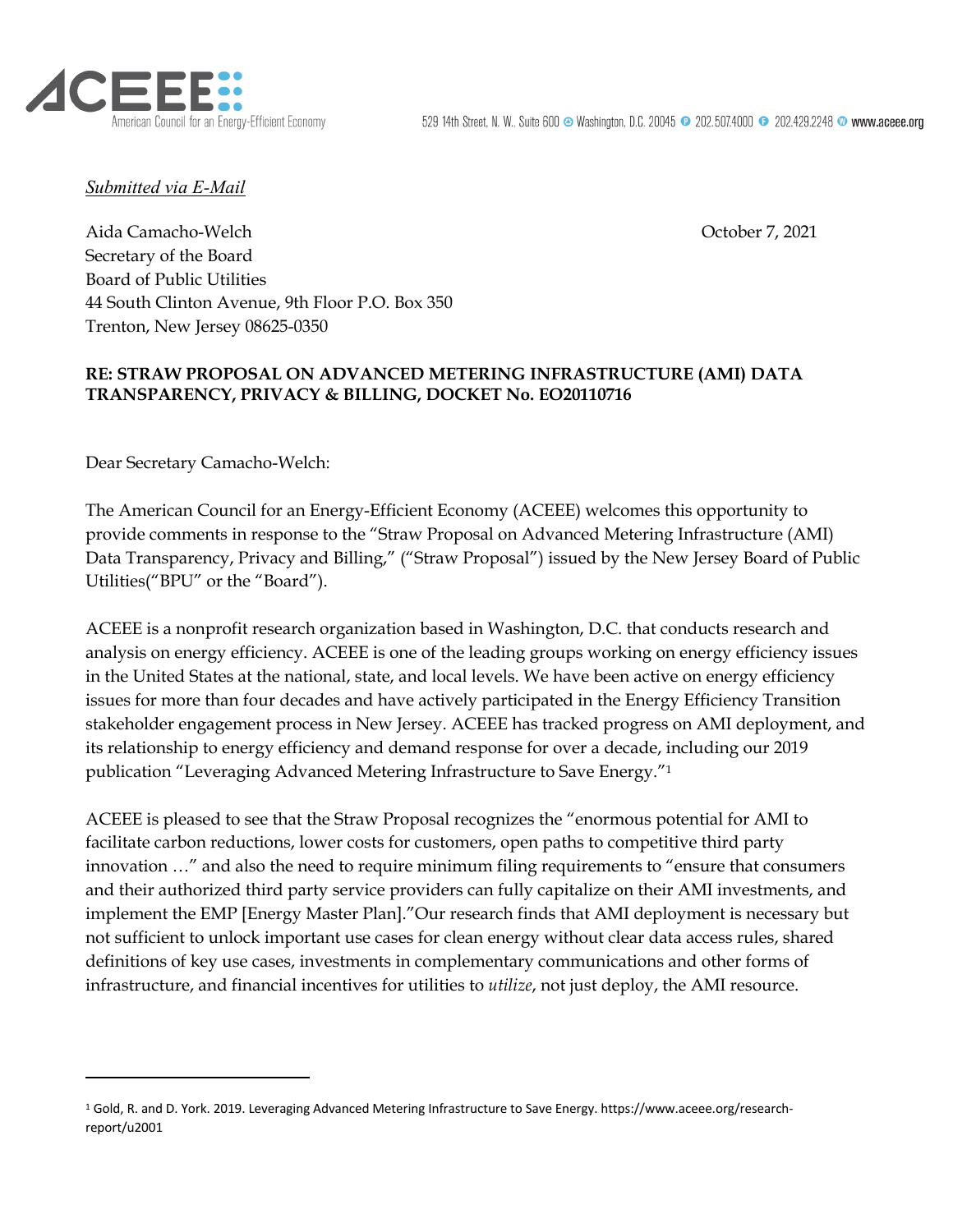The Straw Proposal lays out a strong set of policies and minimum filing requirements to support such utilization of the AMI resource. In these brief comments, we highlight two areas where the Straw Proposal could be strengthened to support the principle of "Using AMI to Drive Efficient Achievement of New Jersey's Clean Energy Goals, and Positioning New Jersey Grid to Appropriately Account for Clean Energy Attributes." We first summarize our recommendations and then provide additional details below.

- 1. *Develop Energy Efficiency Use Cases:* Include use cases to support advanced energy efficiency program delivery, including customer targeting, meter-based pay for performance, and gridinteractive efficient buildings
- 2. *Tie Performance to Financial Outcomes***:** Consider tying performance to financial outcomes through performance incentive mechanisms or conditioning some cost recovery on performance on key use cases

## *Develop Energy Efficiency Use Cases*

ACEEE supports the Straw Proposal's clear inclusion of required use cases for the minimum filing requirements (MFRs), including mandatory data access and communication protocols for each, as well as potential qualitative and quantitative benefits for each. Our research found seven primary use cases for AMI to drive energy savings, of which the Straw Proposal captures four:

- Enhancing the quality of insights on energy use from near-real-time feedback
- Providing time-varying pricing that reflects fluctuating energy costs at different times of day and year (including, for example, peak time rebates)
- Producing granular data needed for advanced measurement and verification of customer energy and demand savings (M&V 2.0.)
- Enabling conservation voltage reduction (CVR) on electricity distribution networks to reduce demand and energy use

Improving distribution system planning, which the Straw Proposal acknowledges, is also a crucial use case, but there were limited such examples in our research. Our research found three additional use cases, each of which relates to advanced energy efficiency program design. These use cases support market animation and using AMI data to enable procurement of and programs for those resources best positioned to meet system energy, capacity, and flexibility needs at least cost. We encourage the Commission to consider including these in the MFRs so that the next round of energy efficiency programs fully benefits from the AMI resource:

• *Targeting customers for programs best suited to their energy use profiles:* A key use case for interval data is to use it to maximize program design and cost-effectiveness through customer targeting to increase savings or lower the cost of serving or recruiting customers. This works by prescreening customers with particular characteristics as the focus of marketing efforts to identify those who (1) are able to participate (e.g., are using the relevant end uses), (2) are likely to participate, or (3) are likely to save more than others when they do participate. Interval data is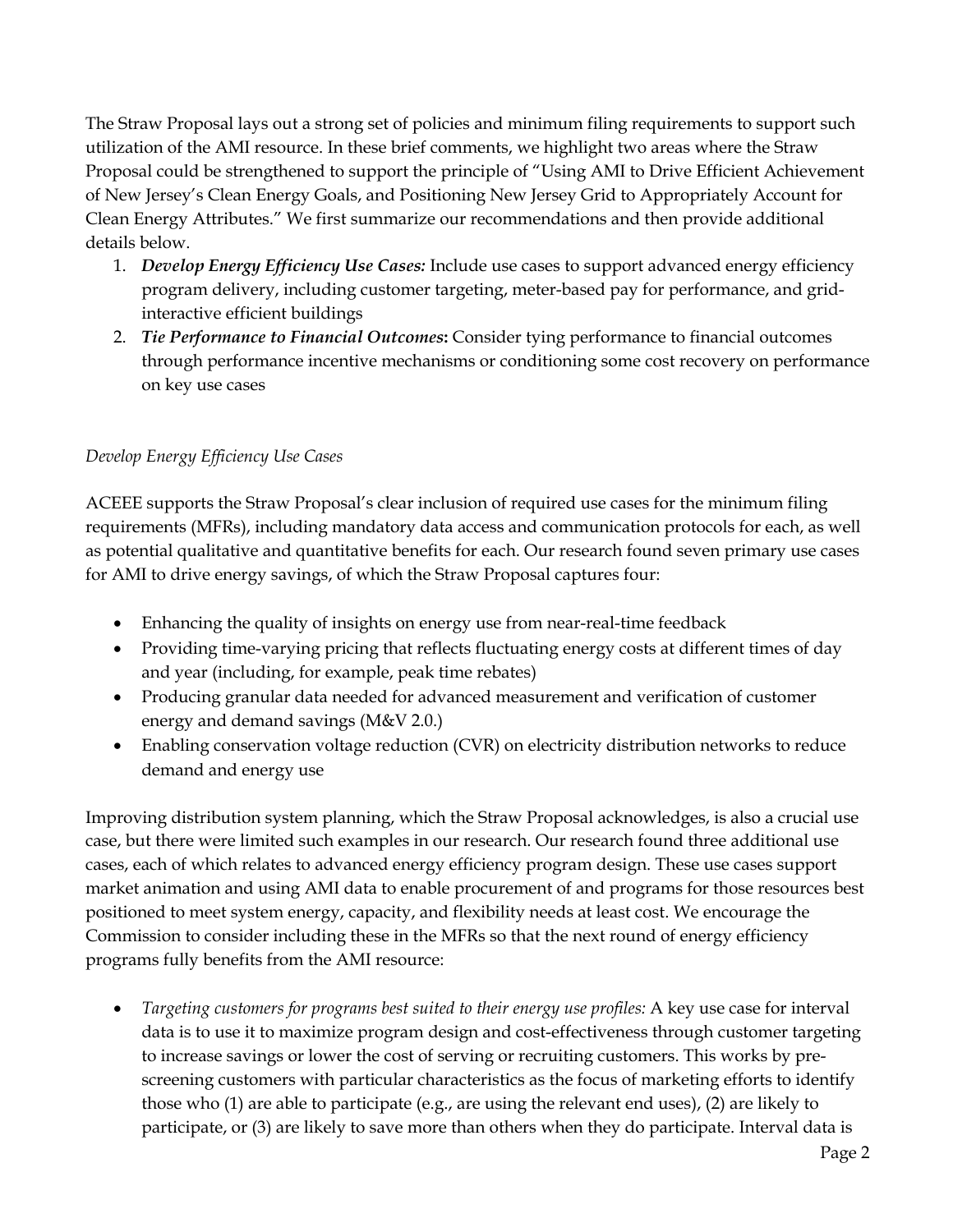particularly helpful for targeting characteristics such as discretionary kWh, peak-period usage, baseload kWh, load-shape characteristics, and more precise determinations of heating and cooling kWh. Pacific Gas & Electric is using such targeting for its programs, and estimates that such targeting can increase average participant savings by 53% and 76% across a range of residential and small and medium-size business programs.2 Such techniques may be in use at some or all of the utilities, but defining this as a use case will ensure both that they are taking advantage of this resource, and that they are sharing necessary data with implementation partners and trade allies as appropriate to improve program effectiveness.

• *Supporting energy procurement and meter-based pay-for-performance (P4P)3:* Another important use case is P4P, an emerging model for energy efficiency program design, which rewards energy savings on an ongoing basis rather than providing up-front payments based on deemed or custom measured calculations. When AMI data is available, these programs can determine performance payments based on savings quantified using hourly or daily meter data and advanced analytics.4 With interval data, utilities can set payments associated with value to the grid or greenhouse gas reductions at different hours of the day. For example, Pacific Gas & Electric uses such structures in residential programs to pay a "kicker" for savings achieved during the summer peak period. While utilities could use average load and savings shapes to value savings during system peaks, interval data offer a more accurate view of the time value of demand-side measures like efficiency, battery storage, and demand response. Such a use case for AMI could also provide utilities and other program administrators (such as NJ Clean Energy Program) with actionable insights about how to improve programs by tracking meter-based impacts close to real time rather than months after the end of a yearlong program. Detailing a P4P use case can prioritize development of such programs, likely to be an important component of future energy efficiency portfolios, which will increasingly need to align with greenhouse gas reductions to meet EMP goals. Leveraging AMI in support of P4P requires data access for all program administrators as well as the implementers or "aggregators" who run the program, as well as investment in staff capacity and any systems required to structure performance payments and create the platform for a P4P marketplace.

<sup>&</sup>lt;sup>2</sup> Scheer, A., S. Borgeson, R. Kasman, M. Geraci, and F. Dahlquist. 2018. "Customer Targeting via Usage Data Analytics to Enhance Metered Savings*."* In *Proceedings of the 2018 ACEEE 2018 Summer Study on Energy Efficiency in Buildings*. www.aceee.org/files/proceedings/2018/index.html#/paper/event-data/p195.

<sup>&</sup>lt;sup>3</sup> P4P rewards energy savings on an ongoing basis as the savings occur, rather than providing up-front payments based on deemed or custom measure calculations. Meter-based P4P programs determine performance payments according to savings quantified using meter data, including daily or hourly data from AMI where available. See C. Best, M. Fisher, and M. Wyman, "Case Study: Policy Pathways to Meter-Based Pay-for-Performance in CA, NY, and OR," *Recurve*, September 3, 2019, www.recurve.com/blog/policy-pathways-to-meterbased-pay-for-performance.

<sup>4</sup> Best, C., M. Fisher, and M. Wyman. 2019. *Policy Pathways to Meter-Based Pay-for-Performance.* Madison, WI: IEPEC (International Energy Program Evaluation Conference). www.recurve.com/blog/policy-pathways-to-meter-based-pay-for-performance.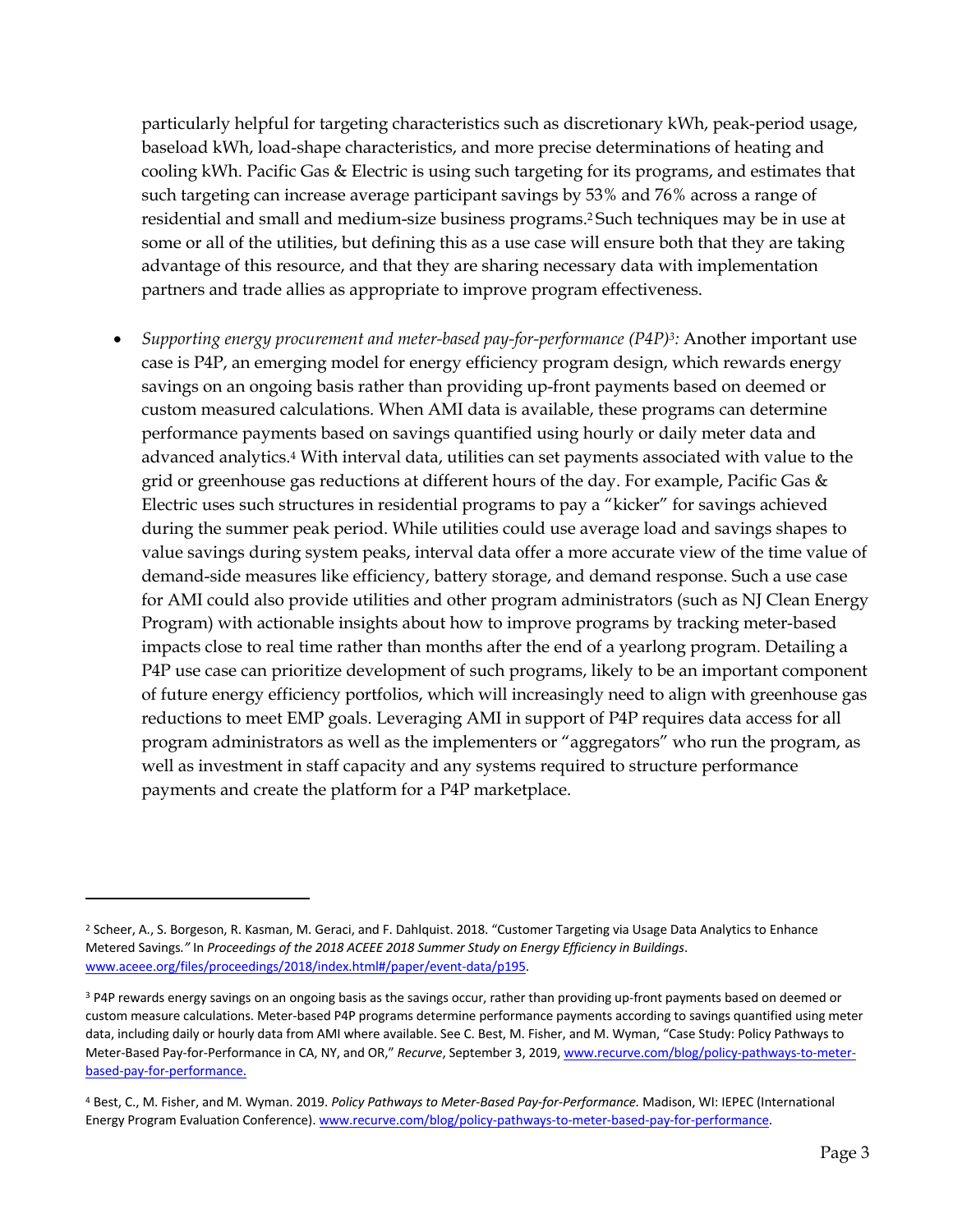• *Promoting grid-interactive efficient buildings that extract more grid value from customer programs by providing more flexible demand:5* The EMP highlights the importance of managing and reducing peak demand, and utility management of peak demand is required under the Clean Energy Act.6 Flexible, controllable electricity loads to support reliability and lower system costs will become increasingly important as New Jersey evolves toward carbon-free electricity. Gridinteractive efficient buildings (GEBs), which are grid-connected buildings with information, controls, and communications technologies able to respond to signals from the grid to modify energy demand, can play an important role. GEBs combine a number of AMI use cases pricing, feedback, and targeting, and can enable other use cases, such as P4P and advanced M&V. To serve these multiple roles, GEBs require either interval data from AMI or building automation systems (to understand the best ways to respond to grid needs) combined with controls both for the building and for communications back to utility or other offtakers, or buyers, of the building's services. By defining GEBs as a deliberate use case, utilities can plan for such programs – and avoid duplicative investment in systems that may serve similar purposes.

## *Tie Performance to Financial Outcomes*

Investment in AMI is expensive, but can yield crucial benefits for customers and clean energy outcomes. ACEEE's research finds that state regulators have a range of financial options for encouraging utilities to deliver on these expected benefits from AMI. These tools include 1) performance-based regulation to align investments with desired outcomes, making additional earnings from AMI conditioned on realization of claimed benefits, or 2) consideration of delay or denial of some compensation to shareholders when benefits are not delivered.7 However, with the later approach, there is a risk that this will chill investment, as utilities will be less likely to invest where cost recovery is uncertain or not timely or where regulators place conditions on recovery.

New Jersey has experience with performance incentive mechanisms (PIMs) that tie compensation to desired policy outcomes from the Energy Efficiency Transition, and could use those tools to incentivize utilities to deliver on the principles and use cases in the ultimate order. For example, Hawaii recently adopted a performance incentive mechanism for AMI utilization, based on the percentage of total customers with advanced meters receiving at least two of three benefits: customer authorization data

<sup>5</sup> Grid-interactive efficient buildings (GEBs) are grid-connected buildings with information, controls, and communications technologies able to respond to signals from the grid to modify energy demand.

<sup>6</sup> Energy Master Plan at pg 147

<sup>7</sup> There are numerous cases, such as in Washington, Massachusetts, and Pennsylvania, where regulators have disallowed full recovery of undepreciated assets to protect ratepayer interests (Peskoe, A. 2016. *Utility Regulation Should Not Be Characterized as a "Regulatory Compact."*). In AMI specifically, Baltimore Gas & Electric's initial petition to deploy AMI (Case 9208) was rejected in 2009 due to concerns about the cost–benefit analysis. The utility resubmitted the application with an updated business case; although the utility was granted approval for the deployment, cost recovery in base rates was deferred until the investments proved cost beneficial.